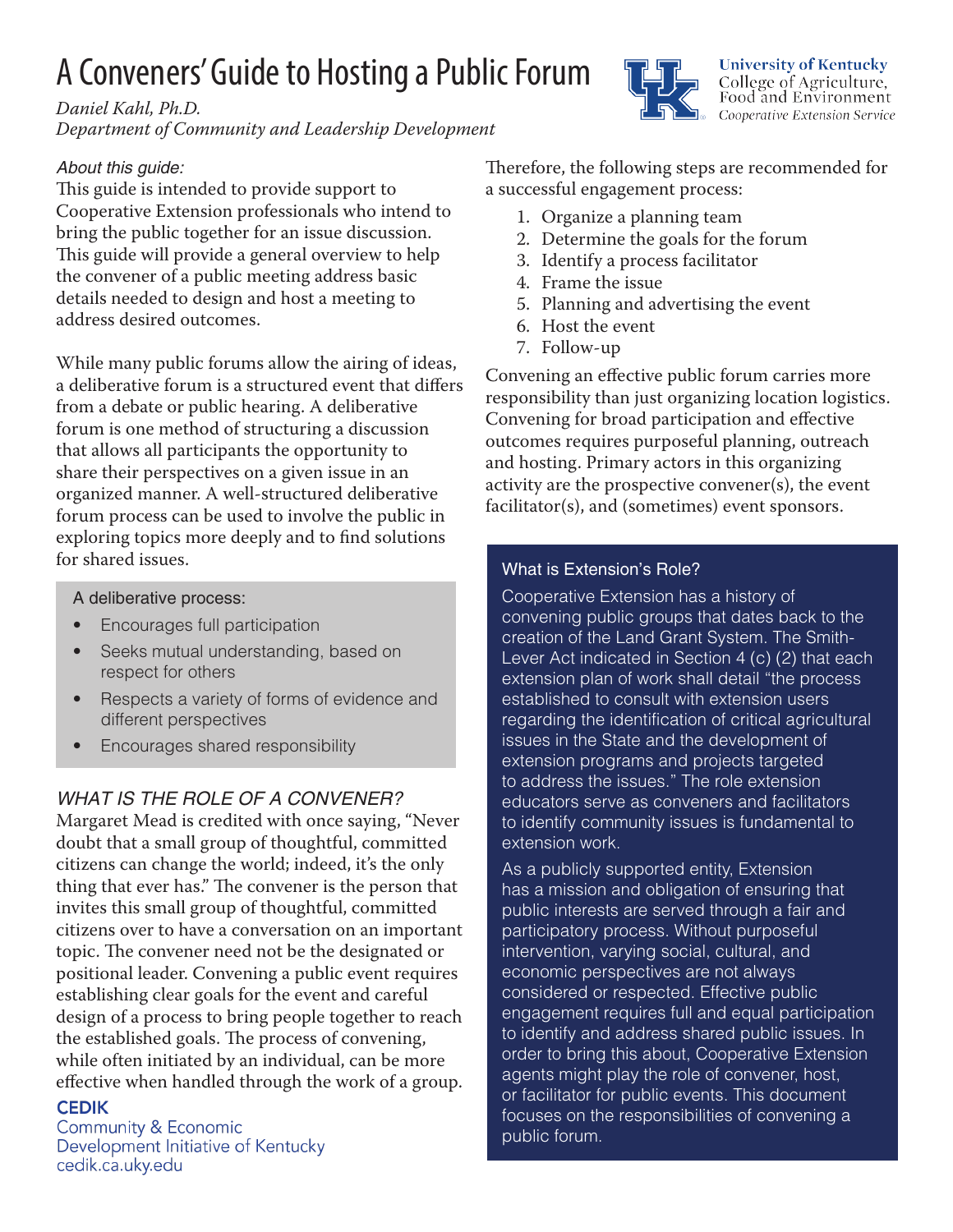# **THE FORUM PLANNING PROCESS**

*STEP ONE: ORGANIZE A PLANNING TEAM*

Organizing a successful public forum requires a core group of people to plan the event. It is the responsibility of this organizing group to select and invite a trained facilitator; determine how the topic will be presented and the format for the event; decide on the venue, date and time; advertise the event; oversee logistics for the event itself. Every decision should go through this core group in order for the event to run smoothly.

Often, public issues do not clearly align with any one individual or organization to indicate a logical convener. Recognizing this, it is important to consider if the planning group has neutrality or equal representation on the issue. This means that the convening group is not organizing a one-sided event to advocate a solution. A critical consideration in forming the planning group is to include members who have different perspectives on the issue. It is important to invite people or organizations who hold opposing opinions to join the planning process. By incorporating people who have different perspectives into your planning group, you can be certain that you are organizing an unbiased forum. The transparency of the process is especially important when addressing a public issue or topic of contention. In addition, a diverse planning group will also provide a more effective outreach to a diversity of forum attendees.

Invite the convening team to an initial conversation. Discuss the issue at hand and recognize how it impacts many people differently. Discuss why each invited person brings an important perspective to the convening team. Agree that each concern and perspective deserves to be heard. Consider how this convening team must be open to listen to others

in order to fully understand the issue and make meaningful progress.

# *STEP TWO: ESTABLISH GOALS FOR THE FORUM*

It is essential to consider the overall goals for hosting the forum before choosing the event process. As a convening group, determine the ideal outcome(s) of a public engagement effort. The desired outcomes will determine the optimal process to use. Identifying the intent of the forum will help clarify what style of forum will be most effective and will provide an overall objective for which to aim. Consider the following questions: Is a primary goal to help educate and improve the general understanding of an issue? (If so, what techniques will you use to introduce information in a fair and balanced manner?)

- Is a primary goal to engage all participants to better understand how the issue affects the community? (If so, how will you design it so everyone has an opportunity to participate?)
- Is a primary goal to come to a decision concerning an issue? (If so, what decisionmaking process will you use?)
- Is an important outcome to develop a plan of action? (If so, what processes will support the group in prioritizing and making plans for next steps?)

Establishing clearly identified outcomes of the engagement will help to identify the best process to use. At this phase in the planning, it is helpful to work with practitioners familiar with public engagement approaches to craft a process that will best meet the goals of the organizing group and the public.

#### *Common types of public processes include methods for:*

Public Dialogue - processes that engage participants to discuss, clarify and better understand an issue Public Consultation - to listen to attitudes and ideas on an issue that will be decided by an appropriate authority Public Decision Making - to engage the public in recommending or deciding on policy or determining action Public Debate - to educate about options, and ask community members to consider one alternative over another

Conflict Resolution - to strengthen relationships and seek understanding and agreeable resolution to a divisive issue

Strategic Planning - to establish shared goals and agreed upon action strategies

Public Deliberation - a structured dialogue that aims to identify and weigh trade offs toward agreeable solutions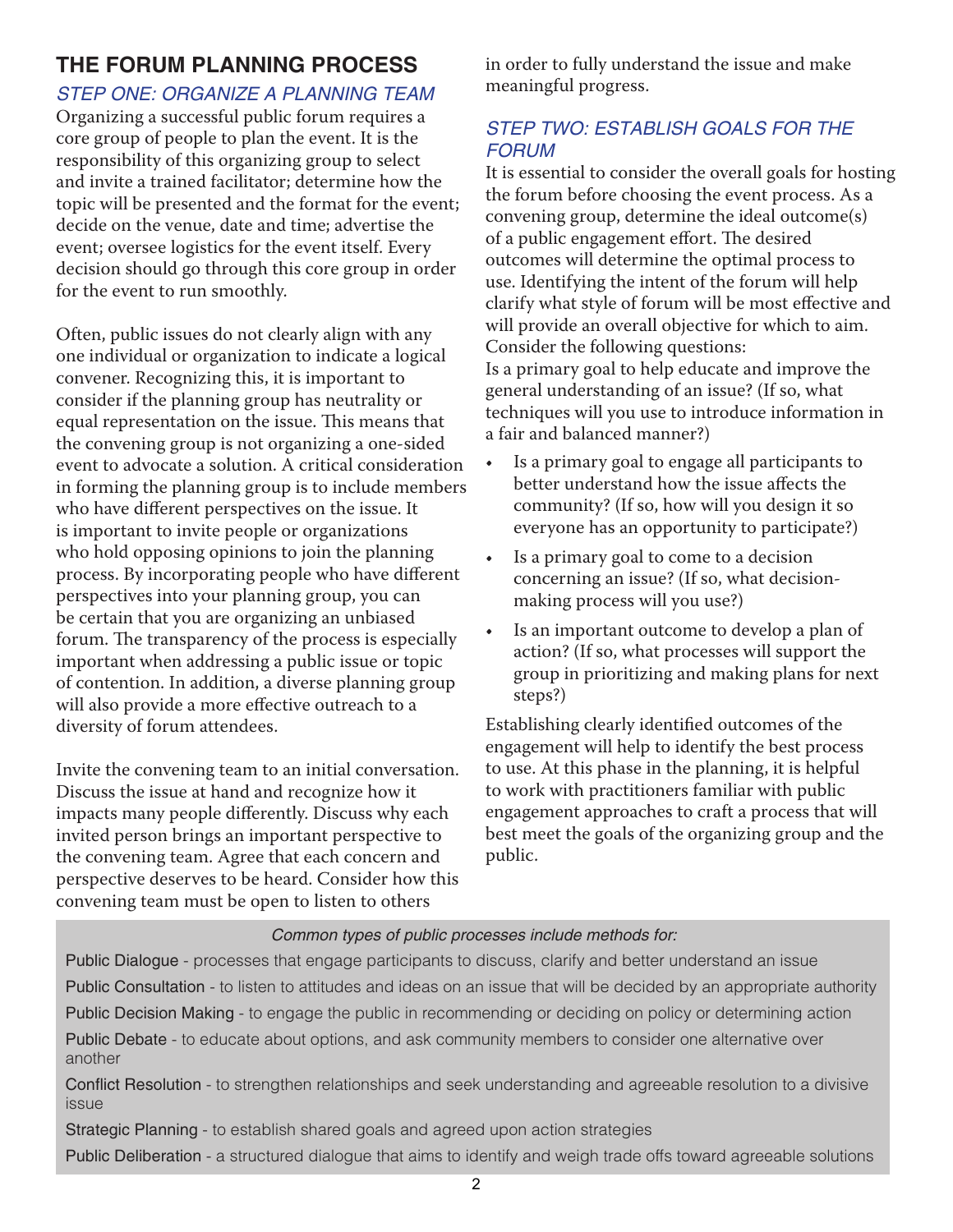#### *STEP THREE: CONTACTING A FORUM FACILITATOR*

Planning groups should always consider using an experienced facilitator for their forum. There are significant benefits to contacting a facilitator early in the planning process. Effective facilitators remain neutral on the topic of the forum. They are skilled at encouraging discussion from all participants and handling disagreements and distractions smoothly. Effective facilitators are practiced at keeping the discussion on topic and ensuring that the event remains productive. Finally, effective facilitators possess skills to support public processes that may be utilized in the planning of your forum. They can assist with the framing of the issue and design questions to encourage discussion at the forum.

The facilitator does not need to be an expert in the issues of the forum. It helps however, for the facilitator to get acquainted with the issues before the meeting. If possible, include the facilitator early in the forum planning process to discuss the purpose, intent and issues of the forum. It is beneficial for the facilitator to understand the history of the issue, the main stakeholders, and the potential perspectives on the issue that may be represented in the forum.

# *STEP FOUR: FRAMING THE ISSUE*

Issue framing refers to how the issue is introduced and worded for discussion. Framing an issue is an act of defining and describing the issue that allows for respectful deliberation. How the conversation topic is presented, or framed, can shape how people approach the conversation right from the start. The benefit of a diverse organizing team is to make sure diverse interests are represented in the way the issue is described and introduced for conversation. Without several perspectives represented in the framing process, it is possible to either frame the topic too narrowly or from a biased perspective from the start.

Framing determines the scope and scale of how the issue is described and phrases the issue in a way that allows for broad participation in addressing the issue. It is a common tendency to frame issues too narrowly, which can intensify a debate. For example, if the conversation is framed: "Should we have a leash law?" The question is established in a "should we or shouldn't we" dichotomy. The conversation

that follows will likely be a debate between advocates for and against having a leash law. If you are seeking a debate, this is an appropriate framing.

If, on the other hand, the goal of the meeting is to have a discussion to identify the most agreeable options to allow pets freedom and to support public safety, the conversation topic might be promoted as: "Public safety and pet health; finding a working balance." Participants coming to this conversation would be more likely to expect a conversation and less entrenched in a specific position or solution.

# *STEP FIVE: PLANNING AND ADVERTISING THE EVENT*

#### *Identifying and inviting key stakeholders*

A process of stakeholder identification should be used by the planning team to identify individuals, organizations, and persons with interests that will be impacted by the issue or topic being addressed. Sometimes it is helpful to think about who will benefit from the issues at hand or solutions advocated. In addition, it is important to consider who will bear the costs of any solutions being promoted. These are stakeholders also. The identified individuals or entities should be specifically invited to participate in the event. Personal invitations (letters or phone calls) to specific stakeholder groups are recommended. Other community groups who have a particular interest in the topic of your forum should also be invited. If the issue is one that you are wanting full public participation, you should be as inclusive as possible in the invitations you extend.

#### *Pre-event planning*

There are several important considerations for selecting the time, date and location of the event. To maximize participation:

- Choose a public location such as a community center or a library that is appropriate for the size of audience you expect.
- Consider holding the forum at a neutral location that is fully accessible. Provide transportation if necessary.
- Consider the possibility of providing childcare or addressing other potential barriers to participation.
- Consider the time of day most accommodating to the stakeholders you have identified. Finding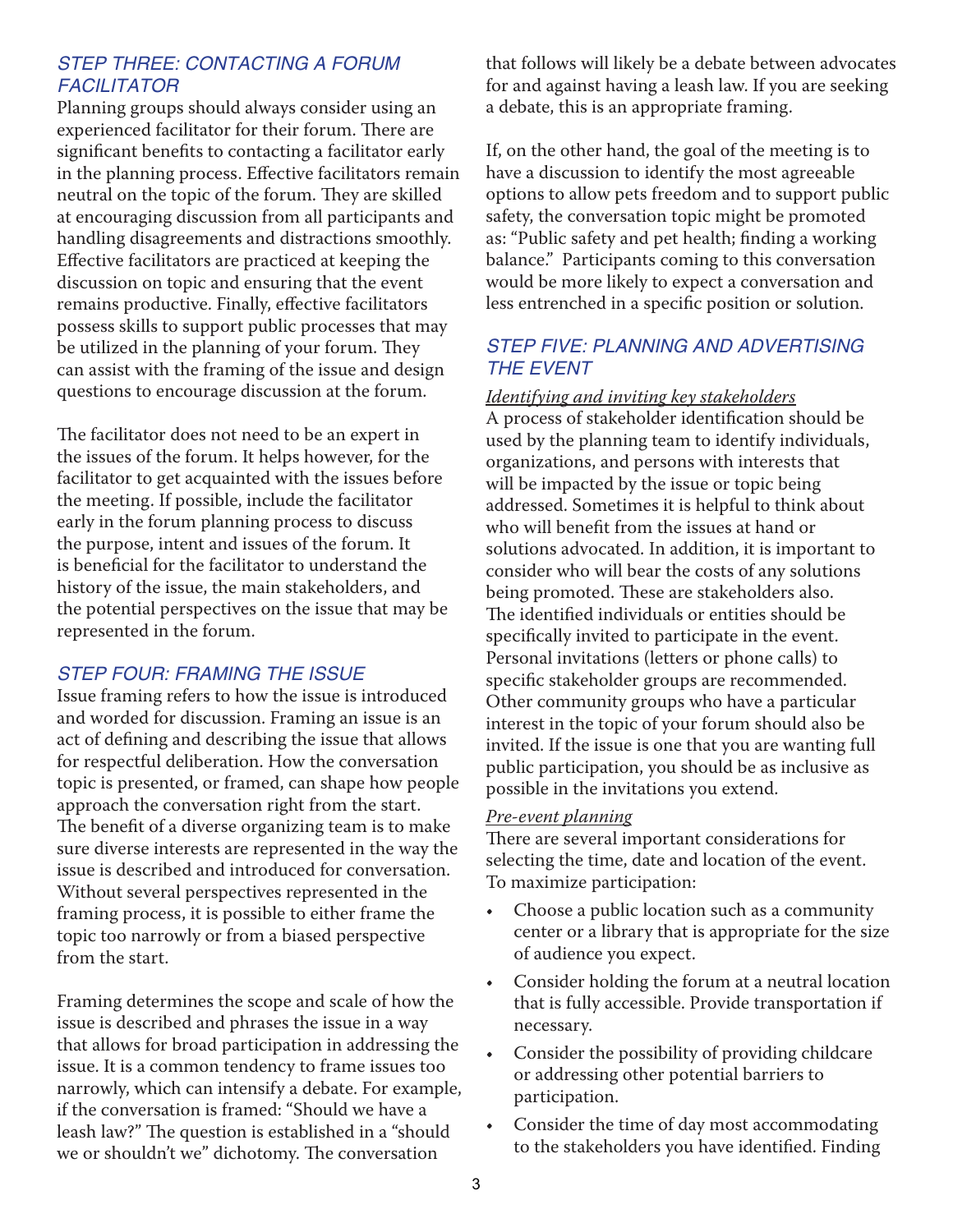the best time may mean holding multiple forums at multiple locations.

# *Advertising and publicity*

Gaining public attention and time can be a challenge. Public meetings should be broadly advertised. In addition to newspaper and news releases, consider the use of social media. It may be possible to share advertising at organizational meetings or churches. Advertising can begin once the date, time and location have been finalized. Be sure that all advertising includes the purpose of the forum and details that include other services being offered (transportation, child care, etc.) Remember, the most effective invitation is a direct invitation.

#### *Contacting the media*

It is helpful to detail the key points for emphasis that you wish to share before contacting the media. Create a press release to share with local newspapers and radio stations informing the public of the event. Consider the role of the media during the event. Media presence at the event can affect how willing people are to be open and frank during the discussion, so you may want to ask media to respect participants by not recording individuals during the event. Interviews before or after the event may be a preferred time for the media to document the event.

#### *Designing the program and evaluation*

A program or agenda that you hand out as participants enter the event can be helpful. This document should include the goals and purpose of the forum, as well as highlight the main issues that will be discussed. Programs may also include ground rules for the event as a friendly reminder to forum participants.

Once the anticipated outcomes for the event are clear, determine how the achievement of these outcomes will be assessed and evaluated. The evaluation can be a short, simple series of questions and can be exclusively to gather feedback about the effectiveness of the forum, or could include questions about how residents would like to address the issue at hand. Sample questions may include:

### *Did this forum expand your understanding of the issue? If so, how?*

*Did you find this format beneficial? Please explain: Are there aspects or implications of this issue that have not been considered, and, if so, what are they? What do you believe the next steps should be?*

The planning committee will need to determine what questions are asked and how the evaluation will be implemented.

#### *Confirming details*

Two or three days before the forum, the conveners should confirm any last minute details with the following people:

- The facilitator
- Panel participants or presenters
- Person responsible for food/beverage
- Person responsible for location, where the forum is to be held
- Person responsible for any technology needed at the forum (microphone, projector, etc.)
- Person who will introduce the forum (if different than facilitator)
- Any key members of your planning committee and/or stakeholder groups

# *STEP SIX: HOSTING THE EVENT*

The organizer of the forum will want to arrive early to make sure that all the details are confirmed, directional signs are in place, and the room is set up correctly. The host and conveners should be attentive to the room arrangement. The conversation patterns within the forum will be influenced by the physical arrangement of the room. Consider what type of room set up would lead to optimum participation from the participants.

- The facilitator, host, and conveners may wish to greet participants to the forum. This can help to establish a welcoming environment.
- Double-check any technology/equipment that is required for your event. Projectors, microphones, DVD players, etc. in advance of your start time.
- Make certain handouts and evaluations are ready for distribution.

# *STEP SEVEN: POST EVENT DETAILS*

It is unlikely that one meeting has resolved a complex issue. It can, however continue to make positive strides toward solutions that will. Sharing the results from the forum is another way to broaden public awareness of the topic and support the trustworthiness of your convening team through transparency. Aside from the media coverage,